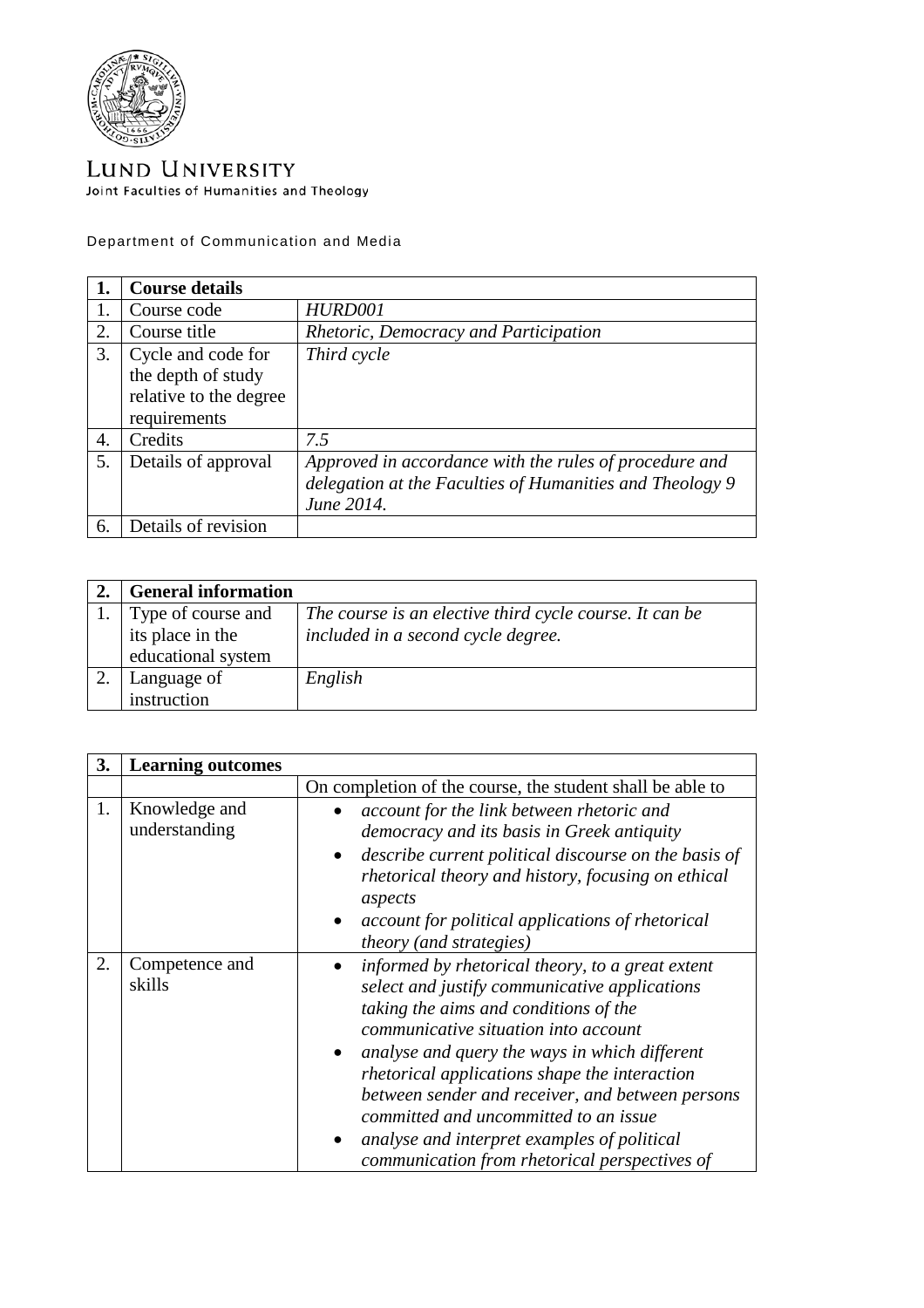|                           | democracy and participation                                                                                                                                     |
|---------------------------|-----------------------------------------------------------------------------------------------------------------------------------------------------------------|
|                           | to a great extent provide constructive criticism and<br>$\bullet$<br>actively participate in a dialogue enhancing<br>knowledge                                  |
| Judgement and<br>approach | to a great extent take a critical and reflective<br>$\bullet$<br>approach to different manifestations of rhetoric<br>with regard to democracy and participation |
|                           | take a position on and query the conditions,<br>$\bullet$<br>applications and possible shortcomings of<br>rhetorical theory in public communication             |

| 4. | <b>Course content</b> |                                                                                                                                                                                                                                                                                                                                                                                                                                                                                                                                       |
|----|-----------------------|---------------------------------------------------------------------------------------------------------------------------------------------------------------------------------------------------------------------------------------------------------------------------------------------------------------------------------------------------------------------------------------------------------------------------------------------------------------------------------------------------------------------------------------|
| 1. | Brief description of  | The course focuses on the possible and actual roles of                                                                                                                                                                                                                                                                                                                                                                                                                                                                                |
|    | the course and its    | rhetoric in present-day liberal democracies from the                                                                                                                                                                                                                                                                                                                                                                                                                                                                                  |
|    | content including     | perspective of civic participation in politics.                                                                                                                                                                                                                                                                                                                                                                                                                                                                                       |
|    | details of any sub-   |                                                                                                                                                                                                                                                                                                                                                                                                                                                                                                                                       |
|    | divisions             | Students are provided with general knowledge of the links<br>between rhetoric, democracy and participation and how<br>they can be understood from theoretical and practical<br>perspectives. Special emphasis is placed on the conditions<br>of persuasive discourse in relation to rhetorical theory.                                                                                                                                                                                                                                |
|    |                       | Informed by current research, the course addresses the<br>possibilities of rhetoric to constructively contribute to the<br>development of democracy, taking into account the<br>discourse situation and adaptation to the audience,<br>register and style, form and content, source criticism and<br>the significance of the presentation. Other topics<br>addressed include relational conditions, the role of the<br>receiver and the significance of listening, and the ability to<br>provide feedback and constructive criticism. |
|    |                       | Through presentations, dialogues and discussions, the<br>course will query rhetorical issues and perspectives<br>related to the responsibility of the rhetorician for the<br>conditions and outcomes of the communicative situation.                                                                                                                                                                                                                                                                                                  |